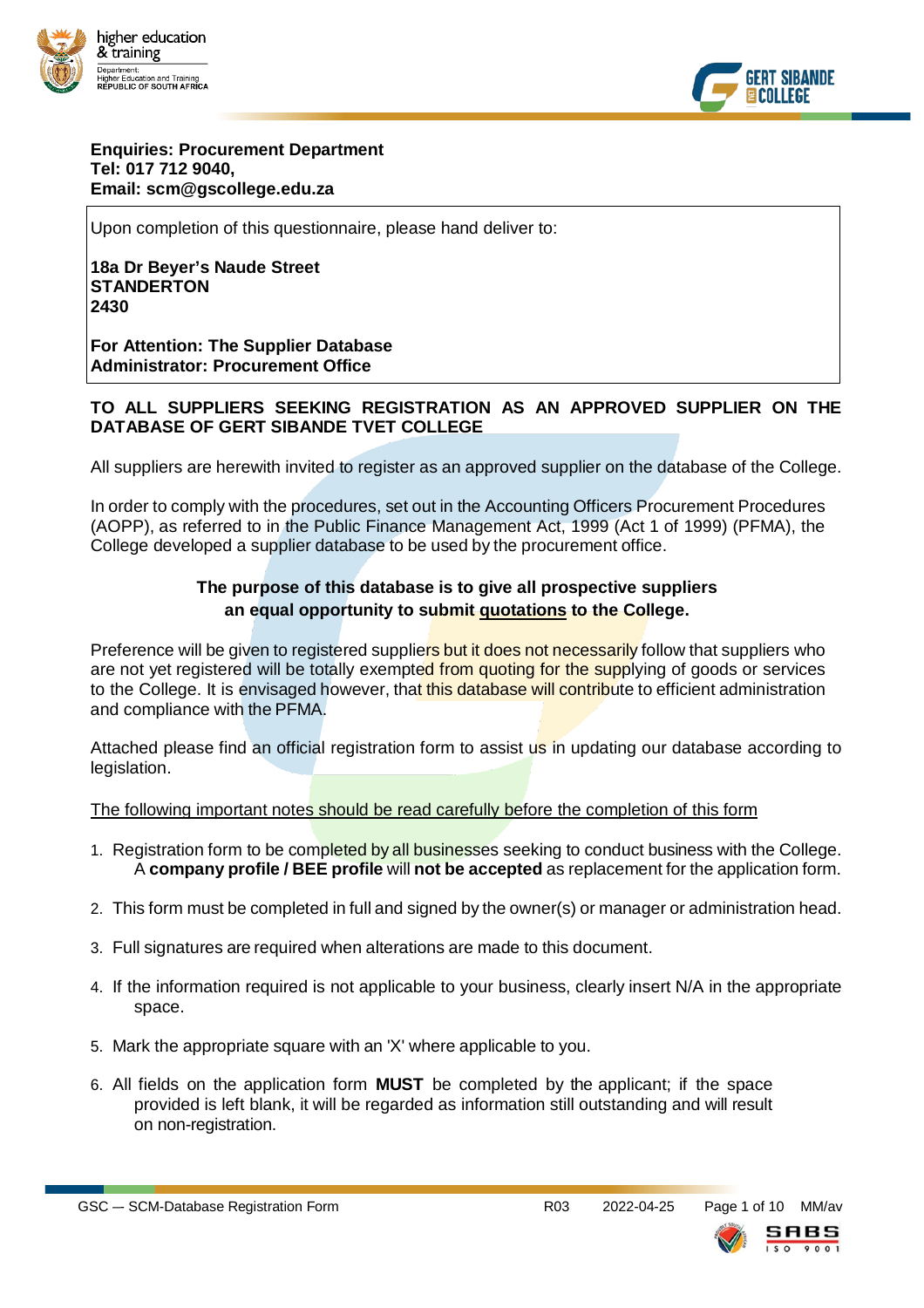- 7. The front page of the form must be clearly marked "DATABASE" and be posted to the above postal address or hand delivered to theCollege.
- 8. A business registered on the database must notify the College within 14 (Fourteen) days of any changes to information provided in the application form. Failure to comply may result in such a business being removed and/or blacklisted from the database.
- 9. Businesses providing information intentionally incorrectly or fraudulently will be disqualified.
- 10.Applicants who have been declared insolvent and wish to do business with the College must have been rehabilitated and provide the necessary proof thereof.
- 11.Businesses blacklisted by any organs of state\* must first be removed or cleared from the blacklist before registration.

### **12.Certified copies of the following documents must be attached to the application form:**

- a) A concise company profile (max 3pages);
- b) Company Certificate or Shareholder(s) register;
- c) Valid Tax Clearance Certificate (copies upon registration will not beaccepted):
- d) VAT registration certificate (for VAT vendors only);
- e) ID for all members/partners/directors.
- f) Proof of address/Municipal account or an affidavit confirming the business address.
- g) Accreditation Certificate (Applicable for training)

Failure to submit all the above documents will result in non-registration.

- 13.Fronting\* will result in a business being blacklisted.
- 14.The College has the right to visit the business premises to verify the information provided in this form.
- 15.Members / directors / partners / owners in service with any organ of state\* management; must declare any conflict of interest. Failure to do so may lead to disqualification or de-registration.
- 16.This is only a registration form for our database and does not guarantee any award of bid / contract.
- 17.Preference will be given to registered suppliers but it does not necessarily follow that suppliers, who are not yet registered, will be totally excluded from quoting for the supply of goods or services.
- 18.The College reserves the right to reject any application, which in its opinion failed to comply with the registration requirements or criteria.

Supplier must comply with all the **registration-criteria** for registration to be finalized - **failure**  to do so may result in the application being declined.

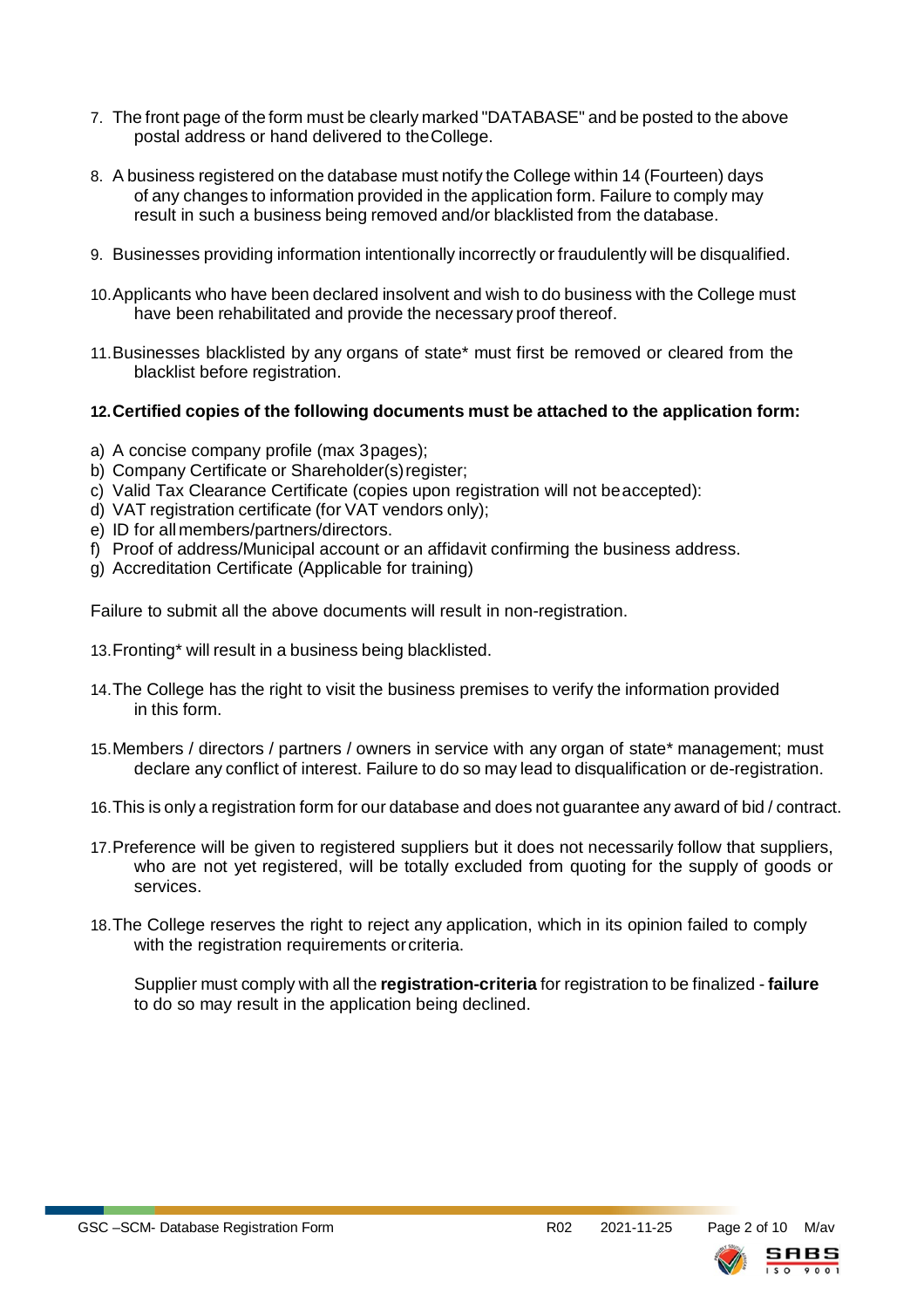| <b>SERVICE PROVIDER REGISTRATION FORM</b>                                                                                                     |                                                                                                                         |         |                  |                                |           |                       |    |                     |           |          |              |
|-----------------------------------------------------------------------------------------------------------------------------------------------|-------------------------------------------------------------------------------------------------------------------------|---------|------------------|--------------------------------|-----------|-----------------------|----|---------------------|-----------|----------|--------------|
| All sections to be completed in black ink, submitted with an original signature commissioned by an authorized<br><b>Commissioner of Oaths</b> |                                                                                                                         |         |                  |                                |           |                       |    |                     |           |          |              |
| <b>Company registration details</b>                                                                                                           |                                                                                                                         |         |                  |                                |           |                       |    |                     |           |          |              |
| <b>Company Name</b>                                                                                                                           |                                                                                                                         |         |                  |                                |           |                       |    |                     |           |          |              |
| <b>Trading Name</b>                                                                                                                           |                                                                                                                         |         |                  |                                |           |                       |    |                     |           |          |              |
| Reg. No:                                                                                                                                      |                                                                                                                         |         |                  |                                | Vat No.:  |                       |    |                     |           |          |              |
|                                                                                                                                               | e.g. 2004/140566/23                                                                                                     |         |                  |                                |           |                       |    |                     |           |          |              |
| Income Tax No.:                                                                                                                               |                                                                                                                         |         |                  | Number of full time employees: |           |                       |    |                     |           |          |              |
|                                                                                                                                               | <b>Accreditation / Certification</b>                                                                                    |         |                  |                                |           |                       |    |                     |           |          |              |
| *Cidb Number:                                                                                                                                 |                                                                                                                         |         |                  |                                |           |                       |    | Prof. Reg. Date     |           |          |              |
|                                                                                                                                               | *Contractor Grade e.g 5CE PE                                                                                            |         | <b>CE</b>        |                                | <b>GB</b> |                       | EE |                     | <b>SW</b> |          | <b>ME</b>    |
| <b>PE Status</b>                                                                                                                              |                                                                                                                         |         | Yes              |                                | <b>No</b> |                       |    |                     |           |          |              |
|                                                                                                                                               | *** SAACE Reg. No./Other prof. reg. no<br>*Note: Cidb info. Contractors only SAACE No<br>**Note: for professionals only |         |                  |                                |           |                       |    |                     |           |          |              |
| <b>Company Details</b>                                                                                                                        |                                                                                                                         |         |                  |                                |           |                       |    |                     |           |          |              |
| <b>Website Address:</b>                                                                                                                       |                                                                                                                         |         |                  |                                |           |                       |    |                     |           |          |              |
| <b>Email Address:</b>                                                                                                                         |                                                                                                                         |         |                  |                                |           |                       |    |                     |           |          |              |
| Telkom area code:                                                                                                                             |                                                                                                                         |         |                  |                                |           |                       |    |                     |           |          |              |
| e.g. 017,013 etc.<br>Telephone No.                                                                                                            |                                                                                                                         |         |                  |                                |           |                       |    | Fax No:             |           |          |              |
| <b>Postal Address:</b>                                                                                                                        |                                                                                                                         |         |                  |                                |           |                       |    |                     |           |          |              |
|                                                                                                                                               |                                                                                                                         |         |                  |                                |           |                       |    |                     |           |          |              |
| City / Town:                                                                                                                                  |                                                                                                                         |         |                  |                                |           |                       |    | <b>Postal Code:</b> |           |          |              |
| <b>Physical Address:</b>                                                                                                                      |                                                                                                                         |         |                  |                                |           |                       |    |                     |           |          |              |
|                                                                                                                                               |                                                                                                                         |         |                  |                                |           |                       |    |                     |           |          |              |
| City / Town                                                                                                                                   |                                                                                                                         |         |                  |                                |           |                       |    |                     |           |          |              |
|                                                                                                                                               |                                                                                                                         |         |                  |                                |           |                       |    | <b>Postal Code:</b> |           |          |              |
| Classification of Business (Please $\vee$ all relevant boxes)                                                                                 |                                                                                                                         |         |                  |                                |           |                       |    |                     |           |          |              |
| <b>ISO</b><br>Listed                                                                                                                          | Importer                                                                                                                | Service | Manu-<br>facture |                                | Repairer  | <b>Black</b><br>owned |    | Distributor         |           | Exporter | <b>Sales</b> |

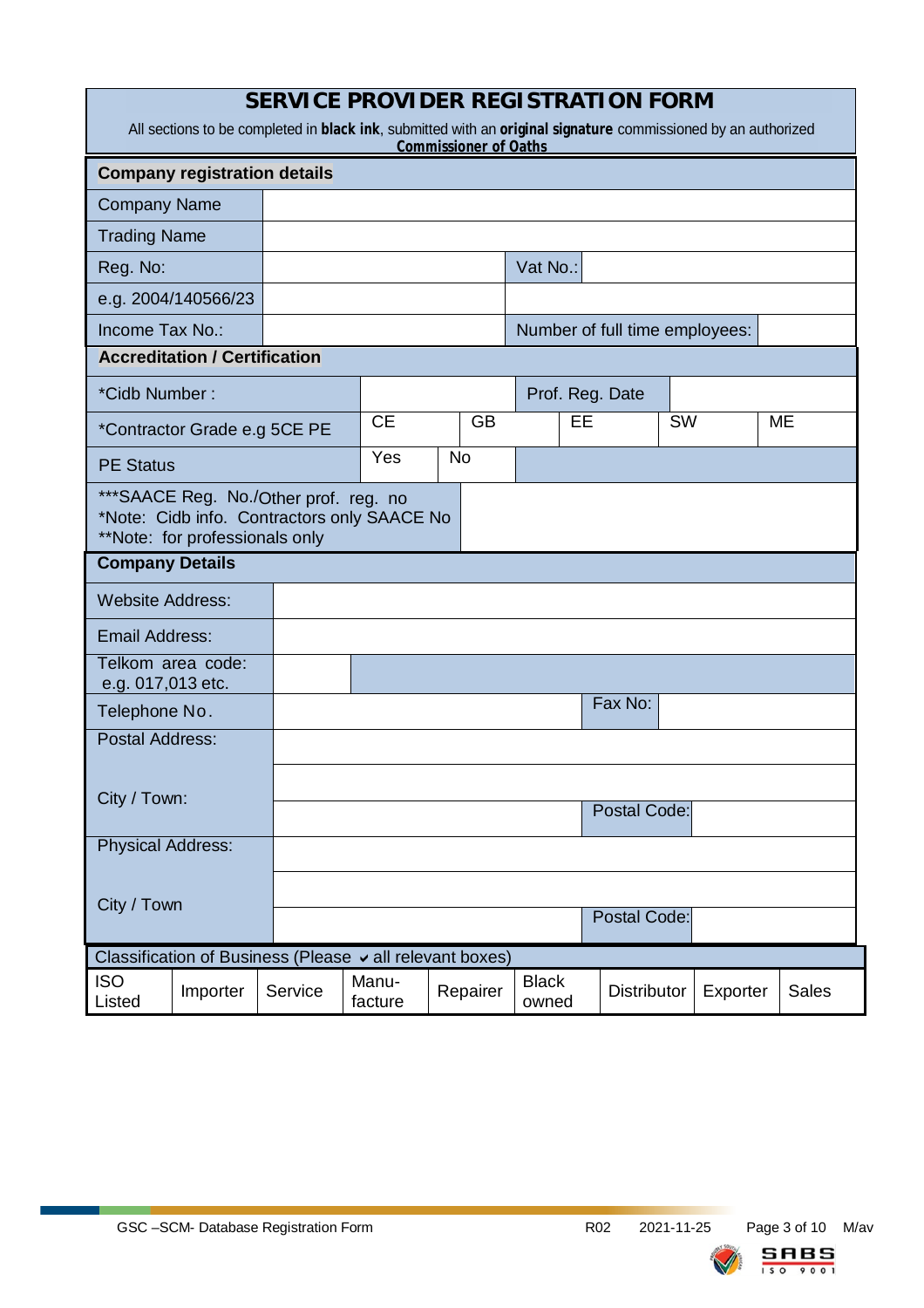| Supplier Grouping detail: (type of firm) Please $\sqrt{ }$ the relevant box                                    |                                                                                             |                 |                                              |                         |  |  |  |  |
|----------------------------------------------------------------------------------------------------------------|---------------------------------------------------------------------------------------------|-----------------|----------------------------------------------|-------------------------|--|--|--|--|
| Public Company (Ltd)                                                                                           | □                                                                                           | Foreign Company | $\Box$                                       |                         |  |  |  |  |
| Private Company (Pty) Ltd                                                                                      | □                                                                                           | Partnership     | П                                            |                         |  |  |  |  |
| Closed Corporation (cc)                                                                                        | □                                                                                           | <b>Trust</b>    | п                                            |                         |  |  |  |  |
| <b>Joint Venture</b>                                                                                           |                                                                                             | □               | Section 21 Company                           | □                       |  |  |  |  |
| Consortium                                                                                                     |                                                                                             | □               | Government/parastatals/Organ of state $\Box$ |                         |  |  |  |  |
| Sole Proprietor                                                                                                |                                                                                             | □               |                                              |                         |  |  |  |  |
| <b>Contact Person Details</b>                                                                                  |                                                                                             |                 |                                              |                         |  |  |  |  |
| Title:                                                                                                         |                                                                                             | First Name:     |                                              |                         |  |  |  |  |
| Surname:                                                                                                       |                                                                                             | ID No.:         |                                              |                         |  |  |  |  |
| Cell No.:                                                                                                      |                                                                                             | Work No.:       |                                              |                         |  |  |  |  |
| Fax No.:                                                                                                       |                                                                                             | Position:       |                                              |                         |  |  |  |  |
| E-mail:                                                                                                        |                                                                                             |                 |                                              |                         |  |  |  |  |
| <b>Please complete Annexure 5:</b><br>List of Owners/Proprietors/Partners/Sole Proprietors/ Trustees (page 10) |                                                                                             |                 |                                              |                         |  |  |  |  |
| <b>Locality Province</b>                                                                                       | No <sub>1</sub>                                                                             | Yes $\Box$      |                                              | If "Yes" please define: |  |  |  |  |
|                                                                                                                |                                                                                             |                 |                                              | If "Yes" please define: |  |  |  |  |
| <b>Locality Region</b>                                                                                         | No <sub>1</sub>                                                                             | Yes $\Box$      |                                              |                         |  |  |  |  |
| <b>Locality Municipal Area</b>                                                                                 | No <sub>1</sub>                                                                             | Yes $\Box$      |                                              | If "Yes" please define: |  |  |  |  |
| <b>Locality Rural Area</b><br>No <sub>1</sub>                                                                  |                                                                                             | Yes $\Box$      | If "Yes" please define:                      |                         |  |  |  |  |
| <b>Declaration of any Conflict of Interest</b>                                                                 |                                                                                             |                 |                                              |                         |  |  |  |  |
| Are you currently working as an employee in any organ of state?<br>Yes $\Box$<br>No <sub>D</sub>               |                                                                                             |                 |                                              |                         |  |  |  |  |
| If "Yes", give details:                                                                                        |                                                                                             |                 |                                              |                         |  |  |  |  |
| Yes □<br>No <sub>1</sub><br>Have you worked in any organ of state for the past 12 months?                      |                                                                                             |                 |                                              |                         |  |  |  |  |
| If "Yes", give details:                                                                                        |                                                                                             |                 |                                              |                         |  |  |  |  |
|                                                                                                                | Yes $\square$<br>No <sub>1</sub><br>Do you have any relative working for an organ of state? |                 |                                              |                         |  |  |  |  |
| If "Yes", give details:                                                                                        |                                                                                             |                 |                                              |                         |  |  |  |  |
| Do you have any close relationship with any official working in our                                            |                                                                                             |                 |                                              |                         |  |  |  |  |
| establishment?<br>Yes $\square$<br>No <sub>D</sub>                                                             |                                                                                             |                 |                                              |                         |  |  |  |  |
| If "Yes", give details:                                                                                        |                                                                                             |                 |                                              |                         |  |  |  |  |
| No <sub>1</sub><br>Is there any other relevant information that you would like to disclose?<br>Yes $\square$   |                                                                                             |                 |                                              |                         |  |  |  |  |
| If "Yes", give details:                                                                                        |                                                                                             |                 |                                              |                         |  |  |  |  |
| Are you currently servicing on any structures of our establishment?<br>Yes $\square$<br>No <sub>1</sub>        |                                                                                             |                 |                                              |                         |  |  |  |  |
| If "Yes", give details:                                                                                        |                                                                                             |                 |                                              |                         |  |  |  |  |
| Is there any other relevant information that you would like to disclose?<br>No <sub>1</sub><br>Yes $\Box$      |                                                                                             |                 |                                              |                         |  |  |  |  |
| If "Yes", give details:                                                                                        |                                                                                             |                 |                                              |                         |  |  |  |  |

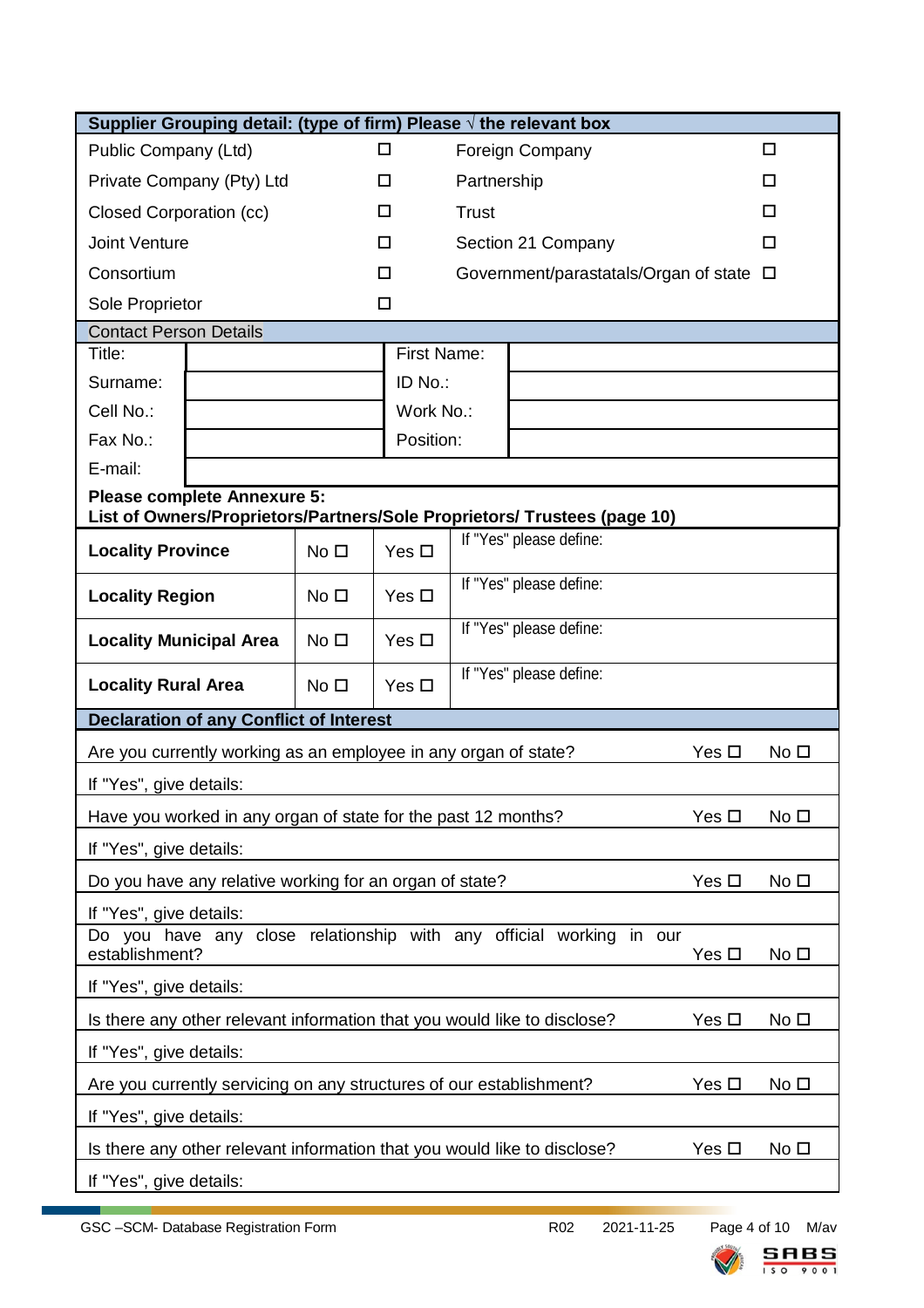| <b>Declaration</b>                                                                                                                                                                                                                                                                                                                                                                                                                                                                                                                                                                                                                                                                                                                                                                                                                                                                                                                                                                                                                                                 |  |  |  |  |  |  |
|--------------------------------------------------------------------------------------------------------------------------------------------------------------------------------------------------------------------------------------------------------------------------------------------------------------------------------------------------------------------------------------------------------------------------------------------------------------------------------------------------------------------------------------------------------------------------------------------------------------------------------------------------------------------------------------------------------------------------------------------------------------------------------------------------------------------------------------------------------------------------------------------------------------------------------------------------------------------------------------------------------------------------------------------------------------------|--|--|--|--|--|--|
| Verification of information supplied, including information relating to preferences that the<br>Applicant or Business may apply for:<br>I/we, the undersigned, who warrants that I/we are duly authorised to do so on behalf of the<br>supplier, certifies that the information supplied in terms of this document including the Annexure(s)<br>with additional information, is correct and accurate and acknowledges that:                                                                                                                                                                                                                                                                                                                                                                                                                                                                                                                                                                                                                                        |  |  |  |  |  |  |
| 1. The supplier will be required to furnish documentary proof of the information relating to<br>preferences, if requested to doso.                                                                                                                                                                                                                                                                                                                                                                                                                                                                                                                                                                                                                                                                                                                                                                                                                                                                                                                                 |  |  |  |  |  |  |
| 2. If the information supplied is found to be incorrect, then Gert Sibande TVET College may, in<br>addition to any remedies it may have:<br>Disqualify the supplier/contractor for a particular bid/contract/project it may be considered<br>(i)<br>for, or which had been awarded to the supplier/contractor;<br>Recover from the supplier/contractor for all costs, losses or damages incurred or sustained<br>(ii)<br>by Gert Sibande TVET College as a result of breach of contract;<br>Cancel the contract and claim any damages which Gert Sibande TVET College may suffer<br>(iii)<br>by favourable arrangements after such cancellation and/or;<br>De-register the supplier registered on the Supplier Database<br>(iv)<br>3.<br>A registered supplier MUST notify Supply Chain Management Office of any changes to<br>information supplied on this form. Failure to do so may result in such a supplier being<br>removed from the Supplier database and / or the cancellation of contracts awarded to the<br>supplier, on the basis of misrepresentation. |  |  |  |  |  |  |
|                                                                                                                                                                                                                                                                                                                                                                                                                                                                                                                                                                                                                                                                                                                                                                                                                                                                                                                                                                                                                                                                    |  |  |  |  |  |  |
| Signature of Authorised Representative                                                                                                                                                                                                                                                                                                                                                                                                                                                                                                                                                                                                                                                                                                                                                                                                                                                                                                                                                                                                                             |  |  |  |  |  |  |
| Name in Block Letters                                                                                                                                                                                                                                                                                                                                                                                                                                                                                                                                                                                                                                                                                                                                                                                                                                                                                                                                                                                                                                              |  |  |  |  |  |  |
| <b>Commissioner of Oaths</b>                                                                                                                                                                                                                                                                                                                                                                                                                                                                                                                                                                                                                                                                                                                                                                                                                                                                                                                                                                                                                                       |  |  |  |  |  |  |
| <b>Business Address</b>                                                                                                                                                                                                                                                                                                                                                                                                                                                                                                                                                                                                                                                                                                                                                                                                                                                                                                                                                                                                                                            |  |  |  |  |  |  |

| Capacity  |                   |
|-----------|-------------------|
| Area      |                   |
|           |                   |
| Signature | <b>Full Names</b> |

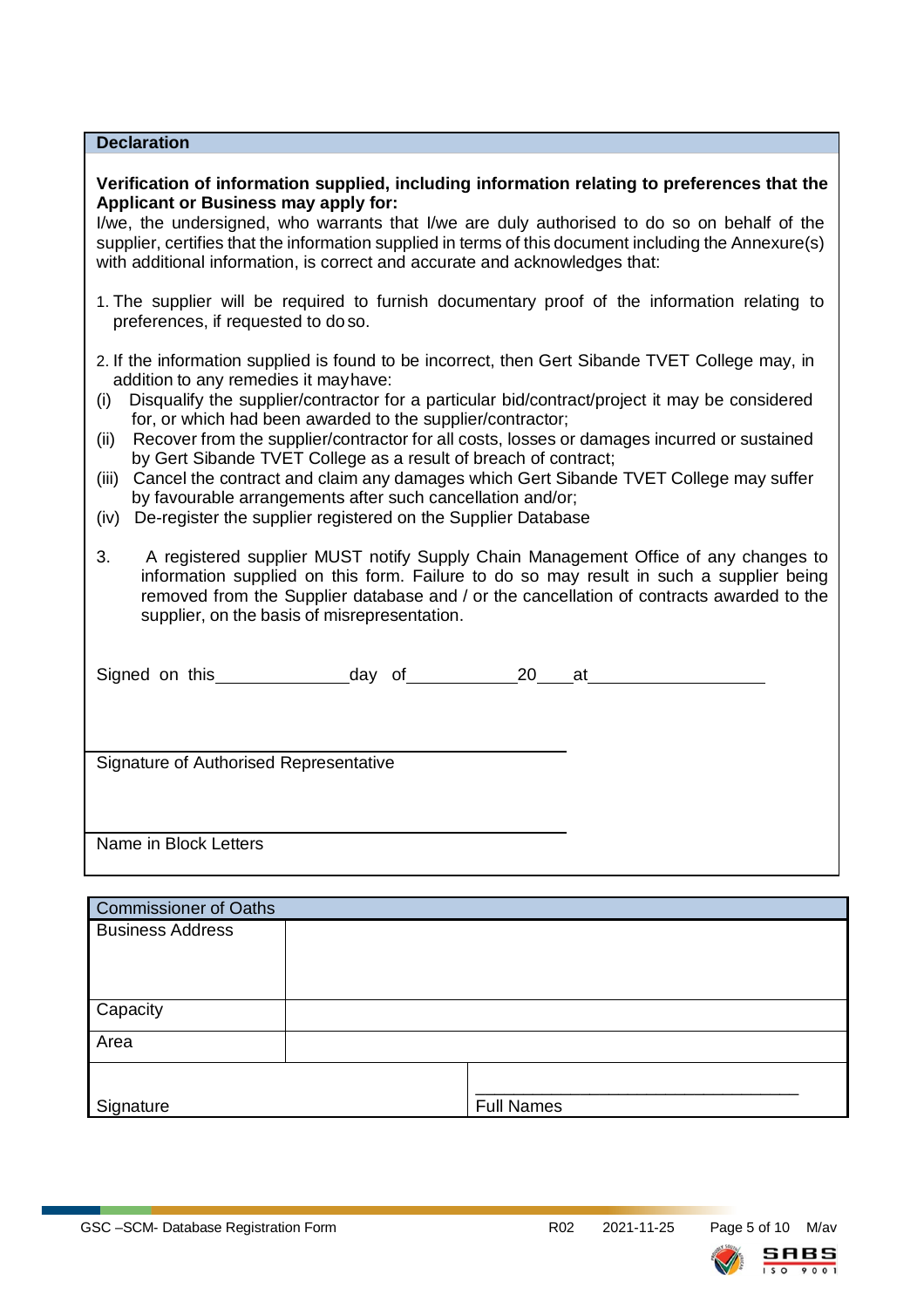## Annexure 2 - Commoditylist

#### **Gert Sibande TVET College SUPPLY CHAIN MANAGEMENT DATABASE COMMODITY LIST Please indicate with √**

#### **Please note: only five (5) commodities will be registered**

| <b>CONSTRUCTION</b>                                                                                                                                                      |                                 |                                                                                       |        |
|--------------------------------------------------------------------------------------------------------------------------------------------------------------------------|---------------------------------|---------------------------------------------------------------------------------------|--------|
| <b>General Building</b><br><b>Mechanical Engineering</b><br>Civil Engineering<br><b>Electrical Engineering</b><br>Plumbing works<br>Fire Protection & Protection systems | п<br>п<br>П<br>п<br>П<br>□      | Waterproofing<br>Fencing, Steel security or Precast<br>Other (Specify)                | П<br>П |
| <b>STATIONERY</b>                                                                                                                                                        |                                 |                                                                                       |        |
| <b>Copier Paper</b><br><b>Toners</b><br>Stationery                                                                                                                       | п<br>п<br>□                     | Other (Specify)                                                                       |        |
| <b>MARKETING</b>                                                                                                                                                         |                                 |                                                                                       |        |
| <b>Graphic Design</b><br><b>Brochures</b><br>Layout and Design<br>Advertising<br>Design and printing<br>Publishing<br>Corporate/Promotional Gifts                        | □<br>п<br>п<br>п<br>п<br>п<br>□ | <b>Corporate Clothing</b><br>Webpage Design<br><b>Broadcasting</b><br>Other (Specify) | п<br>П |

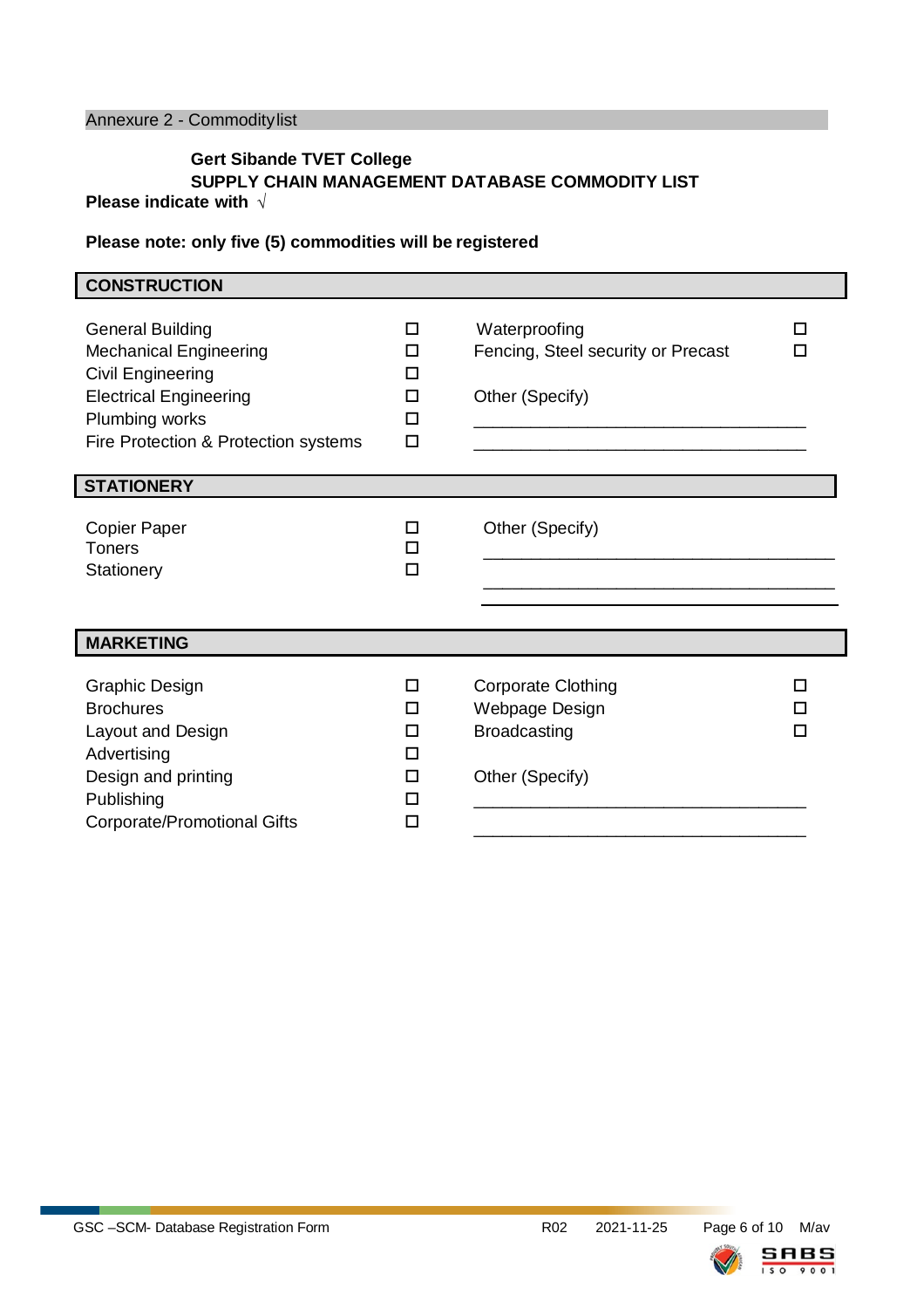| <b>Events Management</b>                                                                                                                                                                                                                                                 |                                                                         |                                                                                                                                      |                            |  |  |  |  |
|--------------------------------------------------------------------------------------------------------------------------------------------------------------------------------------------------------------------------------------------------------------------------|-------------------------------------------------------------------------|--------------------------------------------------------------------------------------------------------------------------------------|----------------------------|--|--|--|--|
| Catering<br>Decoration<br>Video/Photography<br><b>Flowers</b><br>Sound Hire                                                                                                                                                                                              | □<br>П<br>П<br>$\Box$<br>п                                              | Other (Specify)                                                                                                                      |                            |  |  |  |  |
| <b>Information Technology</b>                                                                                                                                                                                                                                            |                                                                         |                                                                                                                                      |                            |  |  |  |  |
| Connectivity<br><b>Computer Software</b><br><b>Computer Equipment/devices</b><br>Networking<br>Telecommunication<br>Maintenance                                                                                                                                          | □<br>П<br>П<br>□<br>□<br>□                                              | Other (Specify)                                                                                                                      |                            |  |  |  |  |
| <b>Security</b>                                                                                                                                                                                                                                                          |                                                                         |                                                                                                                                      |                            |  |  |  |  |
| <b>CCTV</b><br>Alarm monitoring<br>Armed response<br>Security gates<br>Access control<br>Security supplies                                                                                                                                                               | П<br>П<br>□<br>□<br>□                                                   | Security services<br>Electric fencing<br>Electric fencing<br>Other (Specify)                                                         |                            |  |  |  |  |
| <b>Equipment</b>                                                                                                                                                                                                                                                         |                                                                         |                                                                                                                                      |                            |  |  |  |  |
| <b>Office Equipment/Furniture</b><br>Workshop tools & equipment<br>Furniture (classroom & furniture)<br>Air Conditioning                                                                                                                                                 | □<br>□<br>□<br>$\Box$                                                   | <b>ISAT Material &amp; Tools</b><br><b>Sports Equipment</b><br>Other (Specify)                                                       | п                          |  |  |  |  |
| <b>Compliance</b>                                                                                                                                                                                                                                                        |                                                                         |                                                                                                                                      |                            |  |  |  |  |
| <b>COVID PPE</b><br><b>Protective Clothing</b><br>Fire extinguishers & refill                                                                                                                                                                                            | $\Box$<br>□<br>$\Box$                                                   | Fire Hydrants<br>Other (Specify)                                                                                                     | □                          |  |  |  |  |
| <b>Other</b>                                                                                                                                                                                                                                                             |                                                                         |                                                                                                                                      |                            |  |  |  |  |
| Lawn Mower Maintenance<br><b>Generator Maintenance</b><br>Diesel/Fuel refill<br>Cleaning of yard<br>Cleaning material<br>Vehicles<br>Air-conditioning<br>Air-con repairs and Maintenance<br><b>Training and Development</b><br><b>Courier Services</b><br>Transportation | □<br>$\Box$<br>$\Box$<br>□<br>□<br>□<br>$\Box$<br>□<br>□<br>□<br>$\Box$ | Accommodation<br><b>Travel Agency</b><br>Consultants<br><b>Legal Services</b><br>Gas supply & refill<br>Groceries<br>Other (Specify) | П<br>п<br>$\Box$<br>□<br>□ |  |  |  |  |

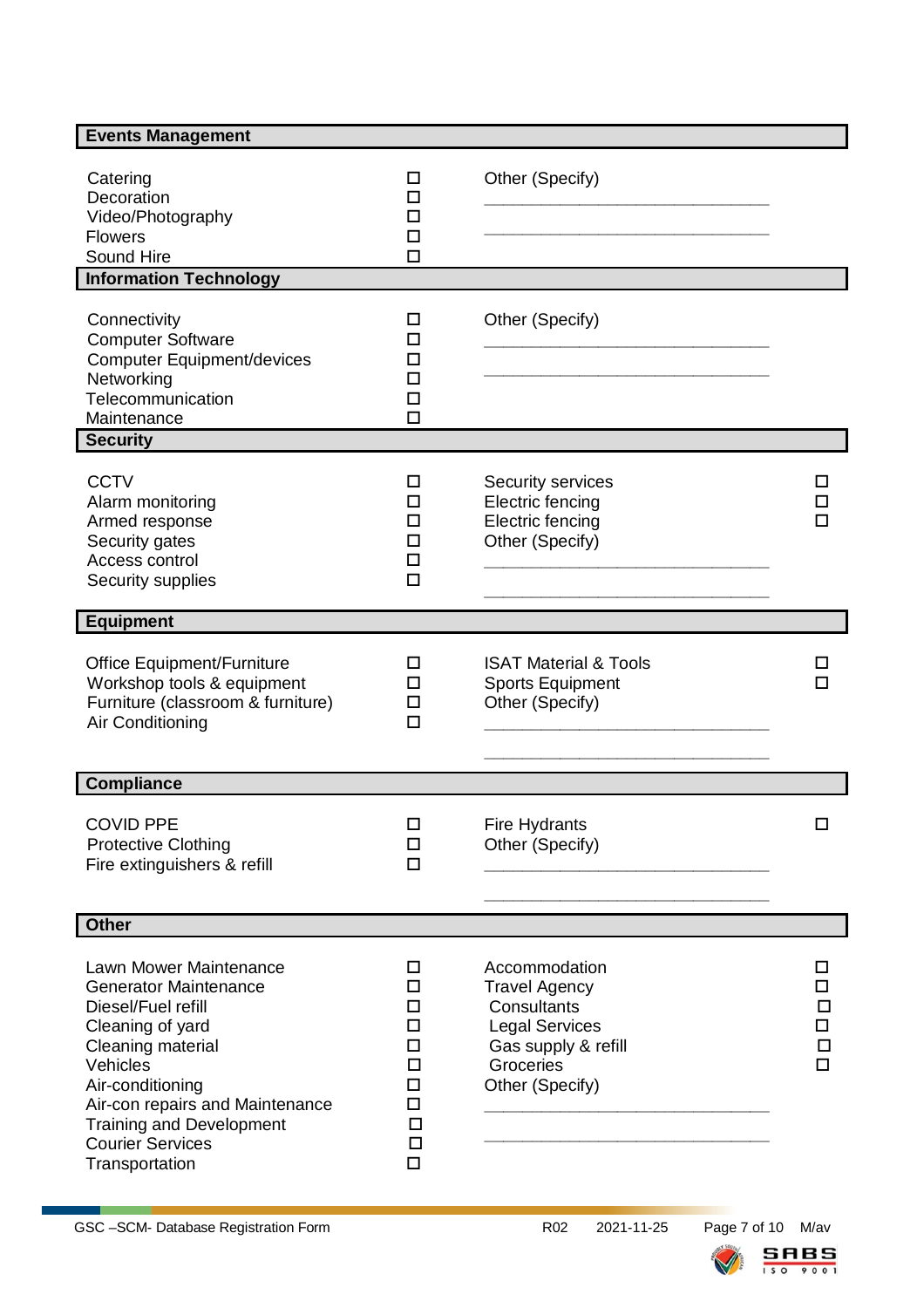#### **Summary: CoreBusiness**

| In your own words, please state your core business: |  |  |  |  |  |  |
|-----------------------------------------------------|--|--|--|--|--|--|
|                                                     |  |  |  |  |  |  |
|                                                     |  |  |  |  |  |  |
|                                                     |  |  |  |  |  |  |

**Trade Name** (=sole supplier of specific brand name)

Fill the specific **brand names** that the company **own** or **solely distribute**, which you wish to register:



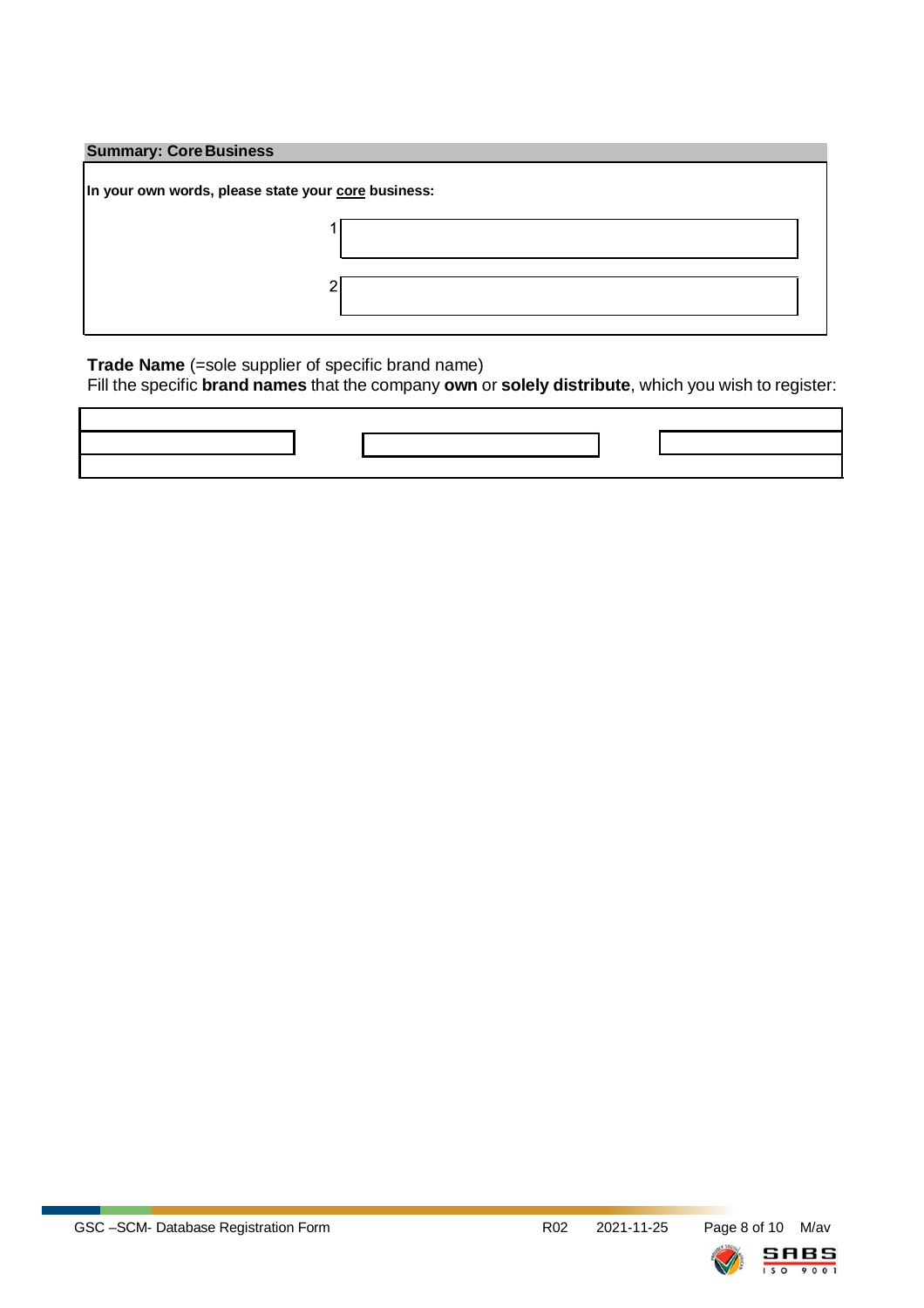## Annexure 3 - Required Documentation Checklist

Please ensure that all listed documentation below is attached (where applicable) to the registration form.

All documentation is to be provided in its original format and/or certified.

Please<sup>1</sup> submitted documents

| <b>Document Name</b>                                                     | <b>Attached</b> |
|--------------------------------------------------------------------------|-----------------|
| Valid Tax Clearance Certificate / Compliant Status Pin                   | П               |
| <b>Company Registration Certificate/Document</b>                         | П               |
| Company Profile (max 3 pages)                                            | П               |
| Certified Copies of Director's ID's                                      | П               |
| Certified Copy of Accreditation Certificates (If applicable)             | П               |
| <b>Verification Letter of Bank</b>                                       | П               |
| Any relevant independent agency ratings / industrial endorsement         |                 |
| CIDB Certificate (If Applicable)                                         | П               |
| Other (please specify):                                                  |                 |
|                                                                          |                 |
|                                                                          |                 |
| For office use only                                                      |                 |
| <b>Captured by:</b>                                                      |                 |
| <b>New</b><br>Update $\square$<br>Date:<br>$\Box$                        |                 |
| <b>Declined</b><br><b>Awaiting</b><br>Status:<br>Approved<br>□<br>□<br>□ | Approval $\Box$ |
| <b>Approved by:</b>                                                      |                 |
|                                                                          |                 |
| Date:                                                                    |                 |
|                                                                          |                 |